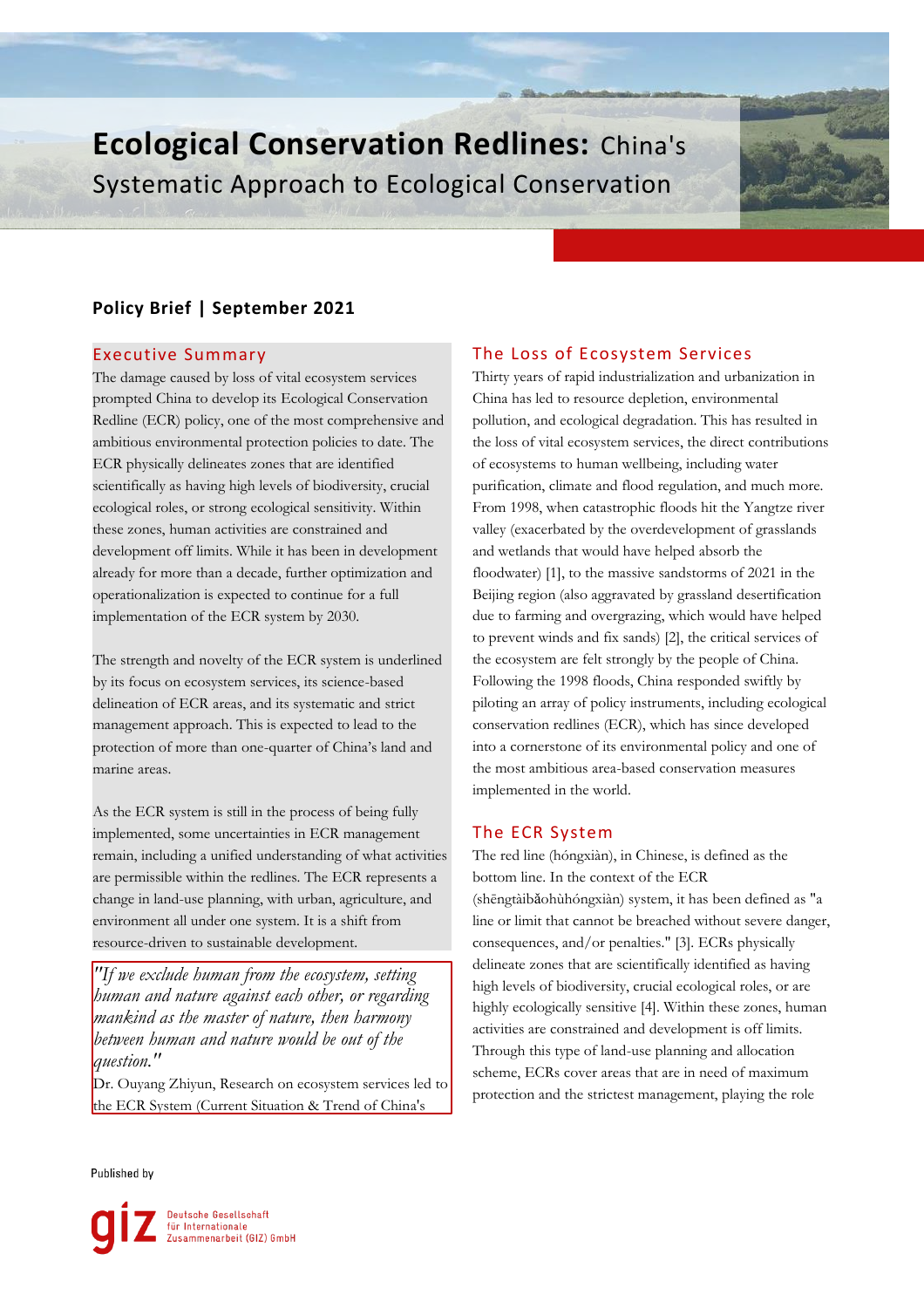of a "bottom line" for China's ecological security. A comprehensive view of the ECR system consisting of three broad components can be found in Table 2 below.



Figure 1: Example of ECR Distribution - Yangtze River economic zone (Gao, 2020) [5]



Table 1: ECR delimitation framework (Gao, 2020) [6]

## Brief Timeline of Major ECR Milestones

- **2011** First proposal of the ECR system by the government.
- **2014** ECRs written into the Environmental Protection Law.
- **2017** The effective establishment of ECRs after a joint policy statement by both the Chinese Communist Party and State Council.
- **2021** Completion of preliminary work on defining the nation's ECR announced by the Ministry of Natural Resources (MNR), responsible for ECR management [7]. Announcement by the Ministry of Ecology and Environment (MEE) that building the nationwide monitoring network

would be completed by end of 2021, into which China is investing 286 mill RMB (42.2 mill USD) [8].

**2030** Full implementation expected.

## The ECR is Systematic and National Spatial Planning

Previous attempts at ecological protection, which have included the establishment of nature reserves, afforestation and/or reforestation efforts, and the return of cultivated land to forest and grassland were scattered, on the local level, and managed through varied approaches. As a result, there was an inadequate conservation of species and ecosystems. The ECR system is intended to radically solve these issues in a systematic and cohesive manner. It can be likened to the EU's Natura 2000, a comprehensive protection network which spans across countries. Both ECRs and Natura 200 use agreed upon scientific criteria to ensure a coherent network when it comes to site designation, although site management of the ECR is foreseen to be much stricter. Natura 2000 only recommends, but does not oblige site management plans and the necessary administration is not in place in some countries [9].

Moreover, the ECR system fits in with China's broader nationwide spatial planning, which also includes land use red lines for housing and farmland. This prevents conflicts between differing goals.



Figure 2: A visualization of China's comprehensive nationwide spatial planning (Ma & Gao, 2019) [10]

## ECRs & Protected Areas

There are clear distinctions between the ECR system and China's existing protected area (PA) system. The PA system is concurrently going through major national reform and the national parks, nature reserves, and nature parks of the PA system will be components of the ECR.

## THE ECR SYSTEM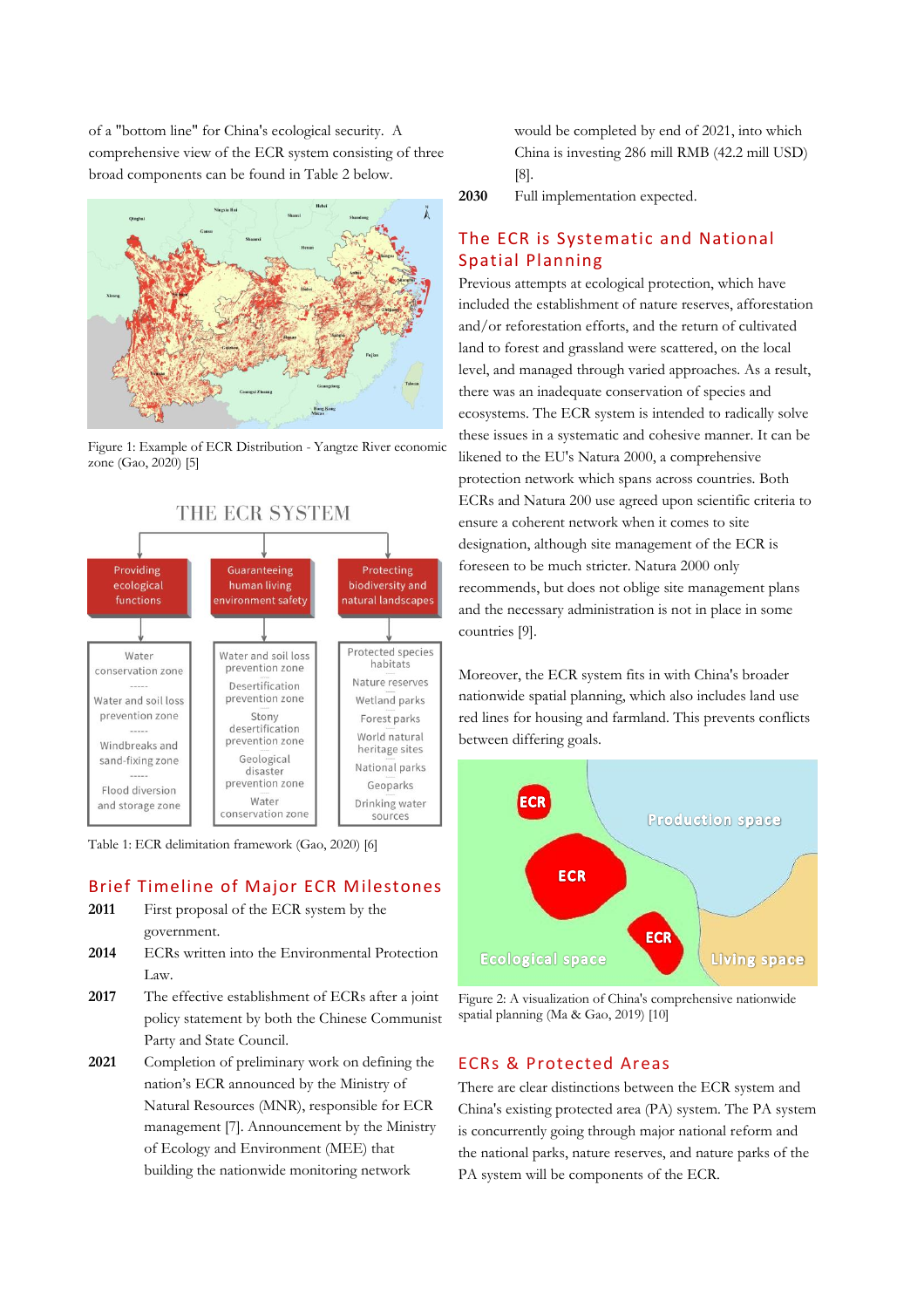The major differences between the ECR system and the existing PA system are as follows [11]:

**Focus on ecosystem services**: The protection focus of the ECR is not only on biodiversity conservation, but on ecosystem services. This makes the ECR more comprehensive and provides a more holistic and complete protection of the ecology. As a result, redline areas are of different sizes, sparsely and heavily populated locations, and include a wide range of biomes.

**Science-based delineation**: Methods such as highprecision remote sensing imagery, land-use data, and extensive field surveys are used to delineate ECR boundaries. Many boundaries of existing protected areas were established by more limited means.

**Systematic, strict management**: The ECR features a unified supervision system from the national level, unlike the mixed supervision of existing PAs. There will be strict enforcement, and their proper management included in local government assessments.

## Going Forwards, Implementation Consistency Needed

As the ECR system is still in the process of being fully implemented, some challenges have arisen at its current stage. Because national-level laws and regulations on ECR management have not yet been finalized, the management approach across provinces has been thus far been varied [12]. While in principle, development is banned within the ECR, it is still unclear what activities are permissible, with development projects in fact occurring within some redlines [13]. However, the MNR has stated that the rules for implementation are being drafted.

If successful, the ECR system has the potential to protect China's ecosystem services like no other policy before it. It plays a key role in China's vision of an "ecological civilization," which is also the theme for this year's CBD COP15, to be held in China.

*"The [ECR] represents the sort of ambition and sophistication necessary to ensure a healthy planet."*  Dr. Gao Jixi, Director of the Satellite Environment Application Center at the Ministry of Ecology and Environment (How China Will Protect One-Quarter of its Land, 2019)

## References

| $[1]$  | Schmidt-Traub, G. Learning from China to<br>Protect Nature. China Dialogue. March 2020.            |
|--------|----------------------------------------------------------------------------------------------------|
|        | https://chinadialogue.net/en/nature/11921-                                                         |
|        | learning-from-china-to-protect-nature/.                                                            |
| $[2]$  | Grassland Degradation a Factor Behind                                                              |
|        | Sandstorm. Xinhua. March 2021.                                                                     |
|        | http://english.mee.gov.cn/News_service/media_                                                      |
|        | news/202103/t20210324_825898.shtml.<br>Institutional Innovation of Eco-Environmental               |
| $[3]$  | Redlining. CCICED Special Policy Study Report.                                                     |
|        | December 2014.                                                                                     |
|        | https://www.iisd.org/sites/default/files/publicati                                                 |
|        | ons/CCICED/conservation/2015/institutional-                                                        |
|        | innovation-of-eco-environmetal-redlining.pdf.                                                      |
| $[4]$  | Gao, J., Zou, C., Zhang, K., et al. The                                                            |
|        | Establishment of Chinese Ecological                                                                |
|        | Conservation Redline and Insights into<br>Improving International Protected Areas. Journal         |
|        | of Environmental Management. April 2020; 264.                                                      |
|        | https://doi.org/10.1016/j.jenvman.2020.110505.                                                     |
| $[5]$  | Gao, J., Wang, Y., Zou, C., et al. China's                                                         |
|        | Ecological Conservation Redline: A Solution for                                                    |
|        | Future Nature Conservation. Ambio. January                                                         |
|        | 2020; 49. https://doi.org/10.1007/s13280-019-<br>$01307 - 6.$                                      |
| [6]    | Ibid.                                                                                              |
| $[7]$  | China Finishes Preliminary Work of Drawing                                                         |
|        | Ecological 'Red Line'. CGTN. June 2021.                                                            |
|        | https://news.cgtn.com/news/2021-06-05/China-                                                       |
|        | finishes-preliminary-work-of-drawing-ecological-<br>red-line--10QmErjWKze/index.html.              |
| [8]    | Network to Boost Conservation Efforts. China                                                       |
|        | Daily. March 2021.                                                                                 |
|        | http://english.mee.gov.cn/News_service/media_                                                      |
|        | news/202103/t20210304_823287.shtml.                                                                |
| $[9]$  | Apostolopoulou, E., Pantis, J. Conceptual Gaps in                                                  |
|        | the National Strategy for the Implementation of<br>the European Natura 2000 Conservation Policy in |
|        | Greece. Biological Conservation. January 2009; 142.                                                |
|        | doi:10.1016/j.biocon.2008.10.021.                                                                  |
| [10]   | Ma, K., Gao, J. (July 2019). China Ecological                                                      |
|        | Conservation Redlining. Trondheim Conference,                                                      |
|        | Trondheim, Norway.                                                                                 |
|        | https://trondheimconference.org/assets/Files/T<br>C9%20Presentations/02_Ma-KP-Trondheim-C-         |
|        | S6-201907030.pdf.                                                                                  |
| $[11]$ | Gao, J., Wang, Y., Zou, C., et al. China's                                                         |
|        | Ecological Conservation Redline: A Solution for                                                    |
|        | Future Nature Conservation. Ambio. January                                                         |
|        | 2020; 49. https://doi.org/10.1007/s13280-019-<br>$01307 - 6.$                                      |
| $[12]$ | Wang, C. How to Strengthen China's Ecological                                                      |
|        | Redlines? China Dialogue. July 2021.                                                               |
|        | http://chinadialogue.org.cn/en/nature/how-to-                                                      |
|        | strengthen-chinas-ecological-redlines/.                                                            |
| $[13]$ | Wang, C. The Shenzhen Bay Dredging Scandal                                                         |
|        | and Ecological Redlines. China Dialogue Ocean.<br>May 2020.                                        |
|        | https://chinadialogueocean.net/13710-shenzhen-                                                     |
|        | bay-dredging-scandal-and-ecological-redlines/.                                                     |
|        |                                                                                                    |